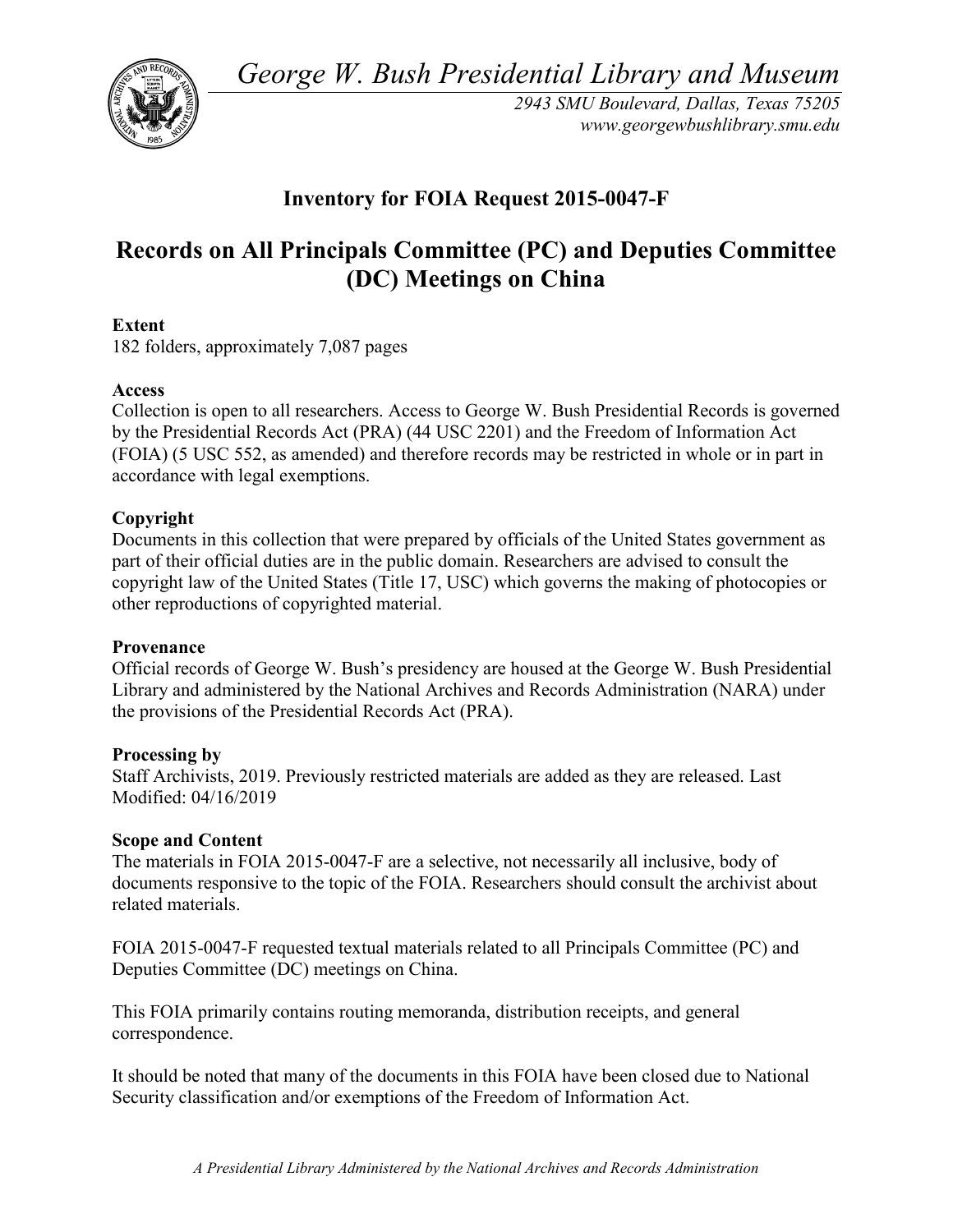### **System of Arrangement**

 The materials in FOIA 2015-0047-F are a systematic body of documents responsive to the topic of the FOIA. Researchers should consult an archivist about related materials.

of the FOIA. Researchers should consult an archivist about related materials.<br>Documents responsive to this FOIA were found in these collection areas – White House Office of Records Management (WHORM) Subject Files and Staff Member Office Files.

WHORM Subject Files are processed at the document level.

The WHORM Subject File compiled by the White House Office of Records Management is comprised of a series of documents assigned a letter/number combination and filed in a subject category. A complete listing of the subject categories including a detailed description of each category is available in our research room and on our website at <www.georgewbushlibrary.smu.edu>

individual offices and document all levels of administration activity. Staff Member Office Files are maintained at the folder level by staff members within their

Staff Member Office Files are processed at the folder level, that is, individual documents are not selected and removed from a folder for processing. While this method maintains folder integrity, it frequently results in the incidental processing of documents that are not wholly responsive to the subject area.

The following is a list of documents and folders processed in response to FOIA 2015-0047-F:

#### **Box 1**

#### **Records Management, White House Office of**

Confidential Files - FG006-27 (Office of Senior Advisor - Karl Rove

| 602478 |
|--------|
| 602480 |
| 609740 |
| 626123 |
| 626132 |
| 655606 |
| 655608 |
|        |

Confidential Files - FG006-30 (Deputy Chief of Staff for Policy, Office Files)

769557

#### **Staff Member and Office Files**

National Security Council - Records and Access Management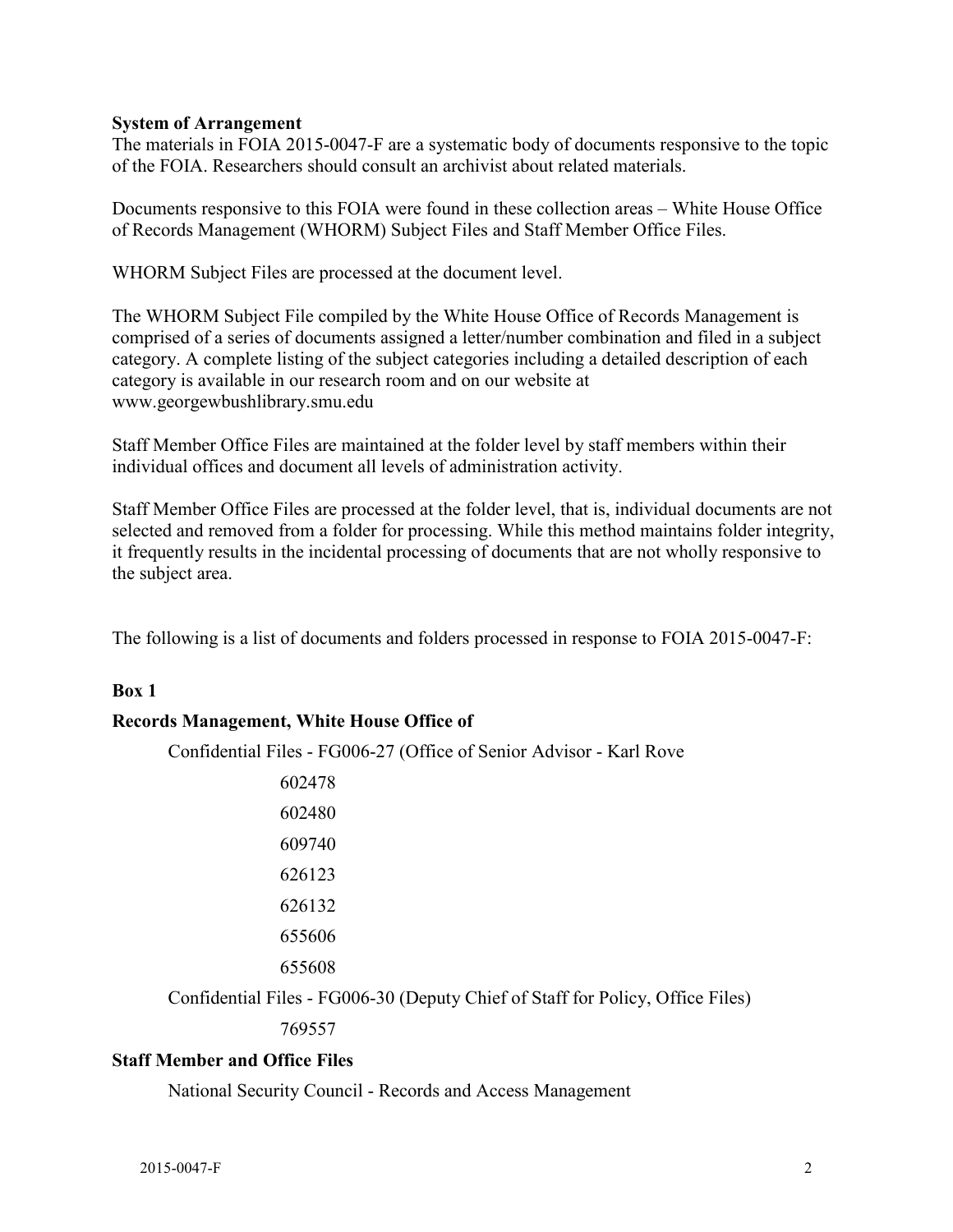PRS Originals – 3 Series Files

PRS Chron Files

 

 

 $2015-0047-F$  3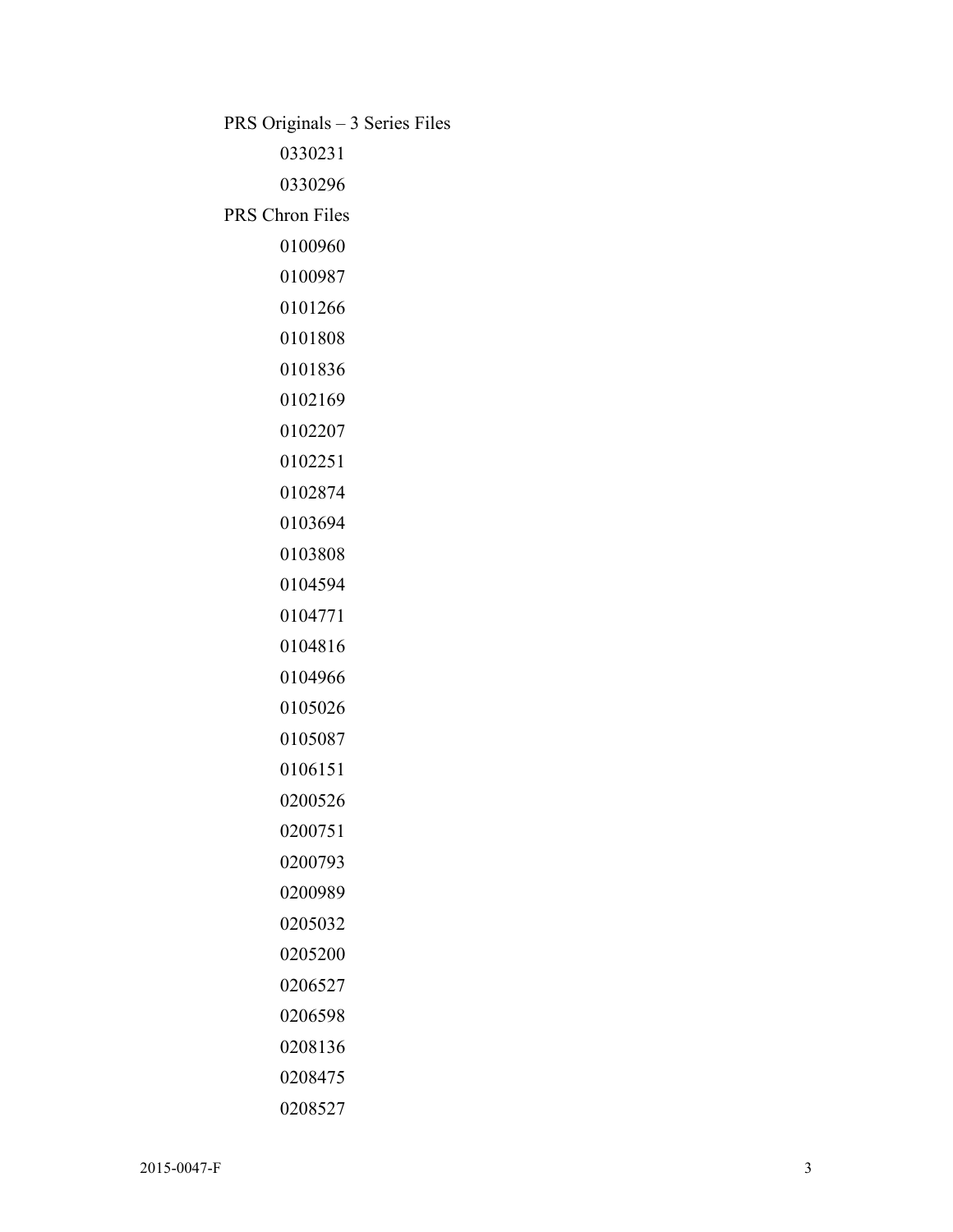| 0208681 |
|---------|
| 0208900 |
| 0302786 |
| 0308116 |
| 0310876 |
| 0310981 |
| 0402187 |
| 0402433 |
| 0402902 |

## **Box 2**

National Security Council - Records and Access Management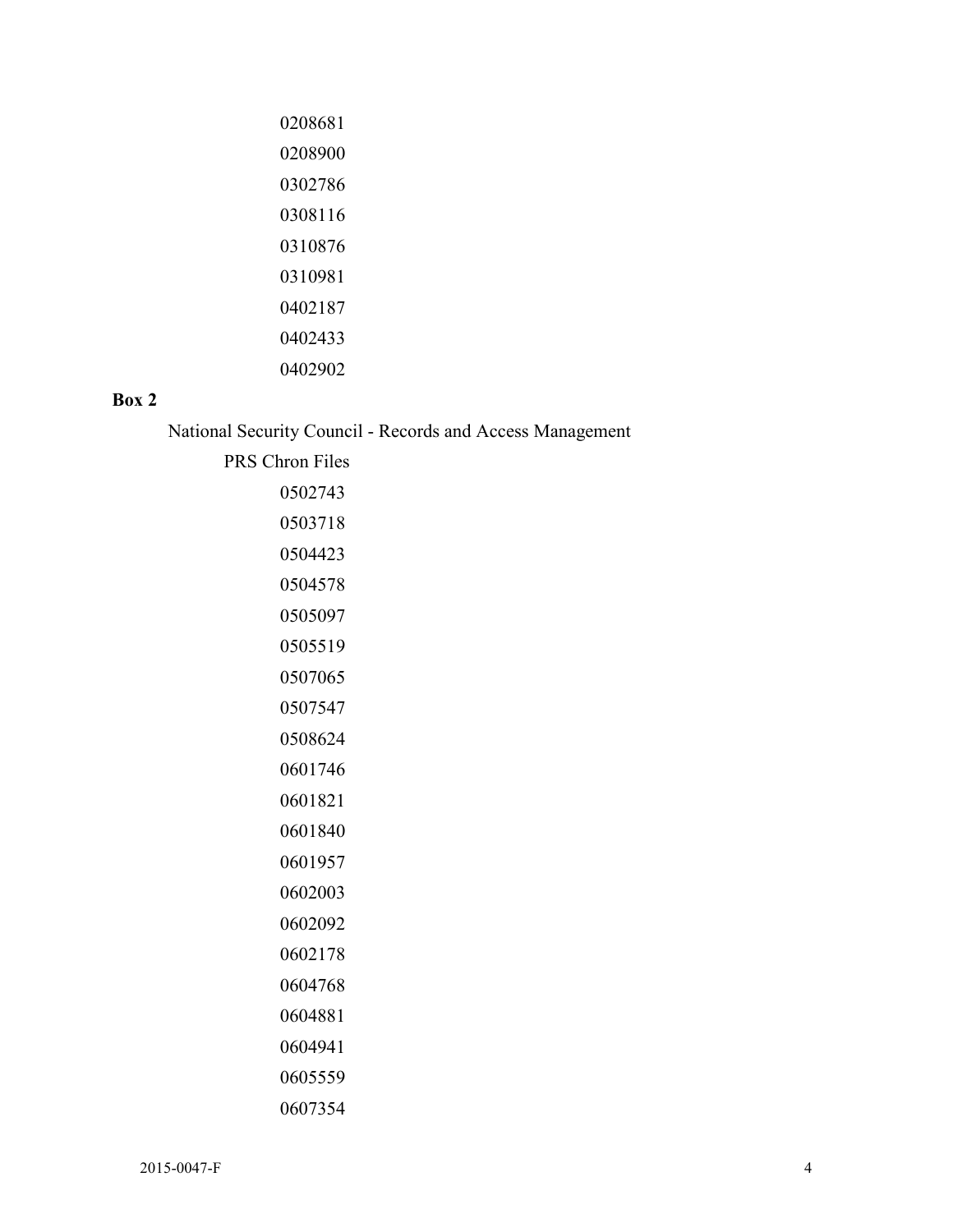# 

## **Box 3**

National Security Council - Records and Access Management

| <b>PRS Chron Files</b> |
|------------------------|
| 0804828                |
| 0805029                |
| 0805942                |
| 0806132                |
| 0807554                |
| 0807710                |
| 0807722                |
| 0808237                |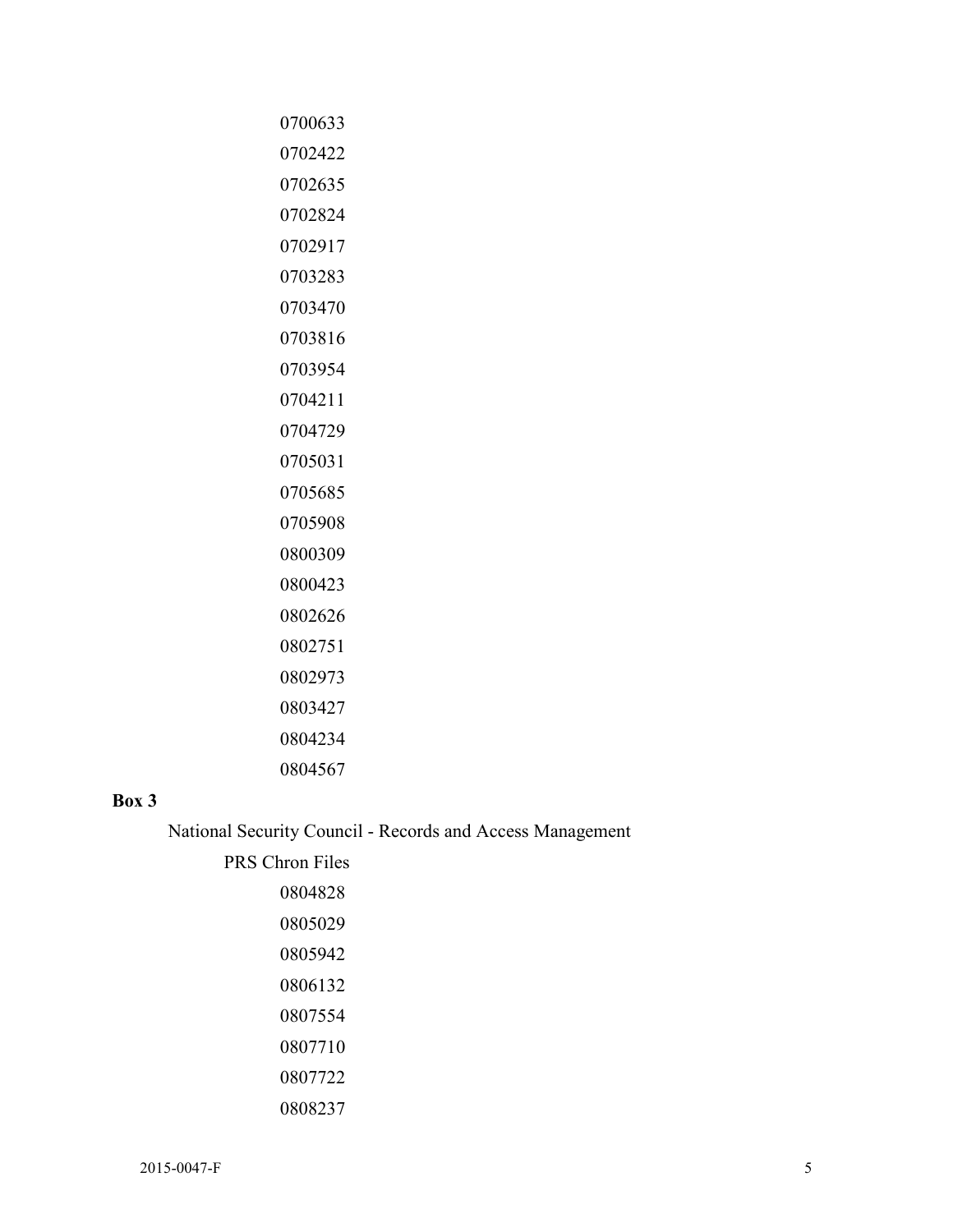PC - China, 11/05/2007 DC - [(b)(1)], 08/04/2005 DC - [(b)(1)], 08/22/2006 0808350 0809207 Council of Economic Advisers Bernanke, Ben PC - China, 06/21/2005 PC - China, 07/25/2005 Lazear, Edward - Principals Meeting Files PC - [(b)(1)], 08/09/2006 PC - China, 12/01/2006 National Security Council - Defense Policy and Strategy Pavel, Barry Binder - [(b)(1)], 11/25/2008 National Security Council - East Asian Affairs Wilder, Dennis 2003 China Meetings National Security Council - Executive Secretary, Office of the PC and DC Meeting Files DC -  $[(b)(1)]$ , 01/31/2002 DC - [(b)(1)], 06/18/2002 DC - [(b)(1)], 08/22/2003 DC - [(b)(1)], 08/26/2003 DC -  $[(b)(1)]$ , 05/17/2005 DC - China Global Presence, 06/23/2005 DC -  $[(b)(1)]$ , 01/04/2007 DC - [(b)(1)], 02/08/2007 DC -  $[(b)(1)]$ , 05/01/2007 DC - [(b)(1)], 05/08/2007 DC -  $[(b)(1)]$ , 05/16/2007 DC - [(b)(1)], 06/13/2007

#### **Box 4**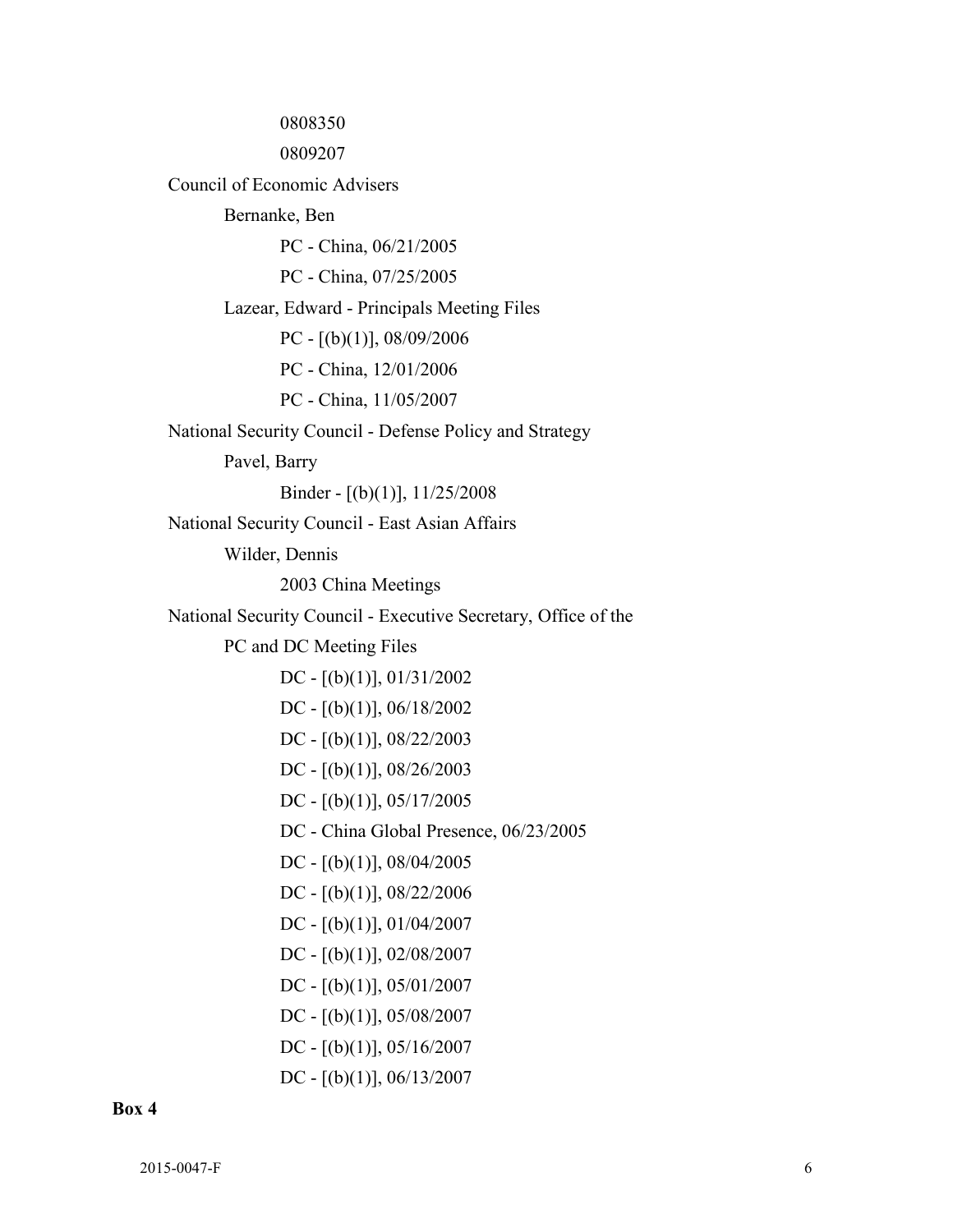National Security Council - Executive Secretary, Office of the

PC and DC Meeting Files

PC -  $[(b)(1)]$ , 03/06/2001

- DC China, 04/02/2001
- DC China, 04/16/2001
- PC  $[(b)(1)]$ , 04/17/2001
- DC China, 06/07/2001
- DC China, 07/12/2001
- DC Indonesia and China, 07/20/2001
- DC China WTO (World Trade Organization) Accession, 09/05/2001
- PC China Policy, 02/07/2002
- PC [(b)(1)], 12/05/2003
- PC [(b)(1)], 04/06/2004
- PC [(b)(1)], 04/26/2004
- DC China Global Presence, 11/03/2005
- PC Chinese Visit, 03/21/2006
- DC Chinese Visit, 03/23/2006
- PC Chinese Visit, 04/06/2006
- PC  $[(b)(1)]$ , 07/24/2007

#### **Box 5**

National Security Council - International Economic Affairs

Herrmann, John

PC - China, 07/19/2007

PC -  $[(b)(1)]$ , 03/10/2008

National Security Council - National Security Advisor, Office of the

Crouch, Jack (J.D.)

 $[(b)(1) - (1.4)(c), (1.4)(d)] - 3$ 

DC - China Global Presence, 05/26/2005

DC - China Global Presence, 06/23/2005

DC - China Global Presence, 08/04/2005

DC - China Global Presence [(b)(1)], 11/03/2005

Edson, Gary

DC - China, 11/10/2003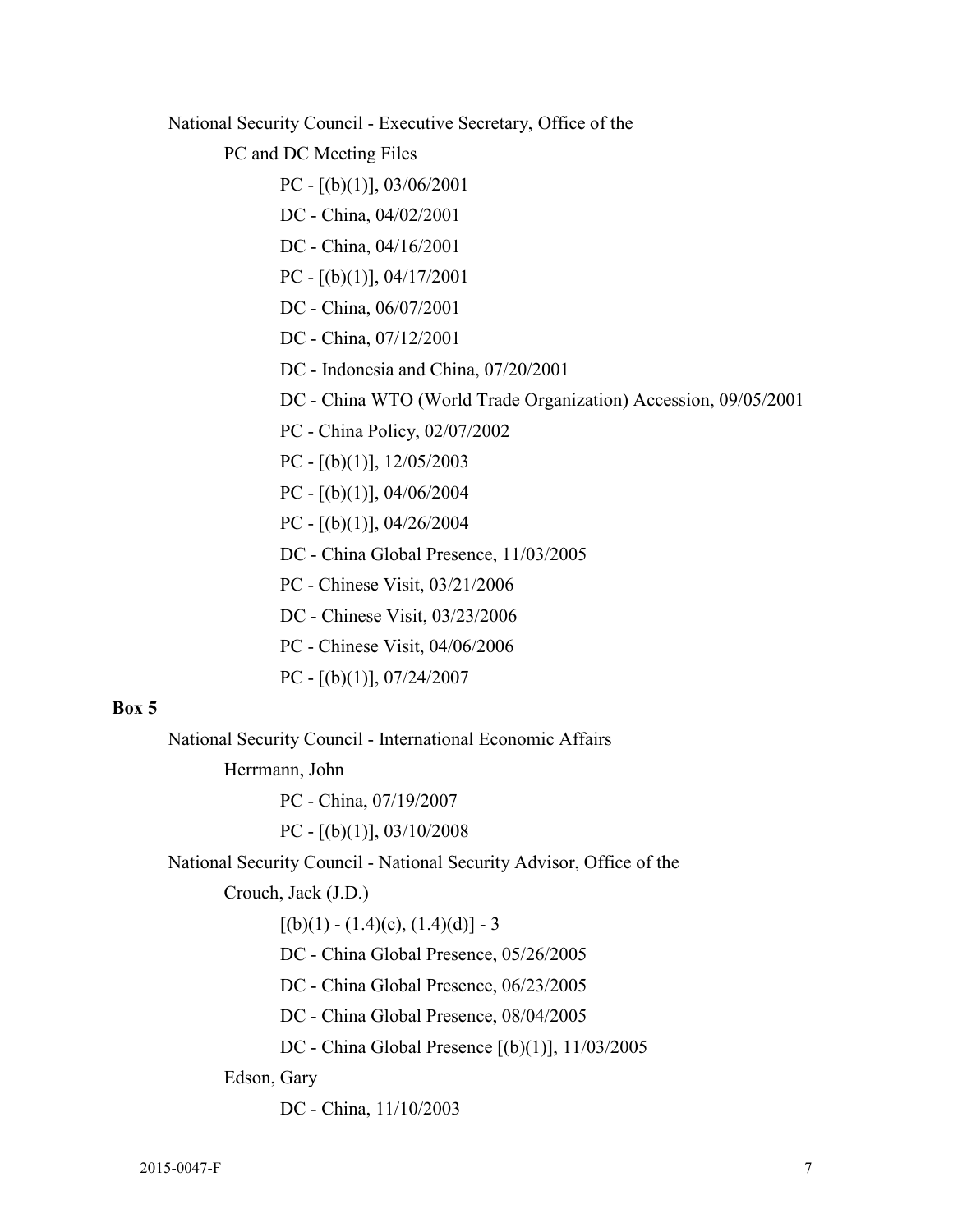National Security Council - Records and Access Management

DC Meetings

DC000178 - [(b)(1)], 01/31/2002 DC000254 - [(b)(1)], 06/18/2002 DC000318 - China, 10/08/2002 DC000361 - China and Indonesia, 07/20/2001 DC000379 - China, 04/02/2001 DC000382 - China, 04/16/2001 DC000392 - China, 06/07/2001 DC000402/DC000035 - China, 07/12/2001 [1] DC000402/DC000035 - China, 07/12/2001 [2] DC000999 - China Global Presence, 06/23/2005 DC001020 - China Global, 08/04/2005 DC001066 - China Global, 11/03/2005 DC001121 - Chinese Visit, 03/23/2006

#### **Box 6**

National Security Council - Records and Access Management

DC Meetings

DC001178 - [(b)(1)], 08/22/2006 [1] DC001178 - [(b)(1)], 08/22/2006 [2] DC001260 - [(b)(1)], 05/16/2007 DC001270 - [(b)(1)], 06/13/2007 DC001302 - [(b)(1)], 08/30/2007 DC001395 - Beijing Olympics, 01/22/2008 DC001463 - [(b)(1)], 04/15/2008 DC001478 - [(b)(1)], 05/01/2008 DC001536 - [(b)(1)], 07/15/2008 DC001570 - [(b)(1)], 08/26/2008 DC001603 - [(b)(1)], 10/29/2008 DC001613 - [(b)(1)], 11/25/2008 PC Meetings

> PC000096 - China Policy, 02/07/2002 PC000185 - [(b)(1)], 08/01/2002